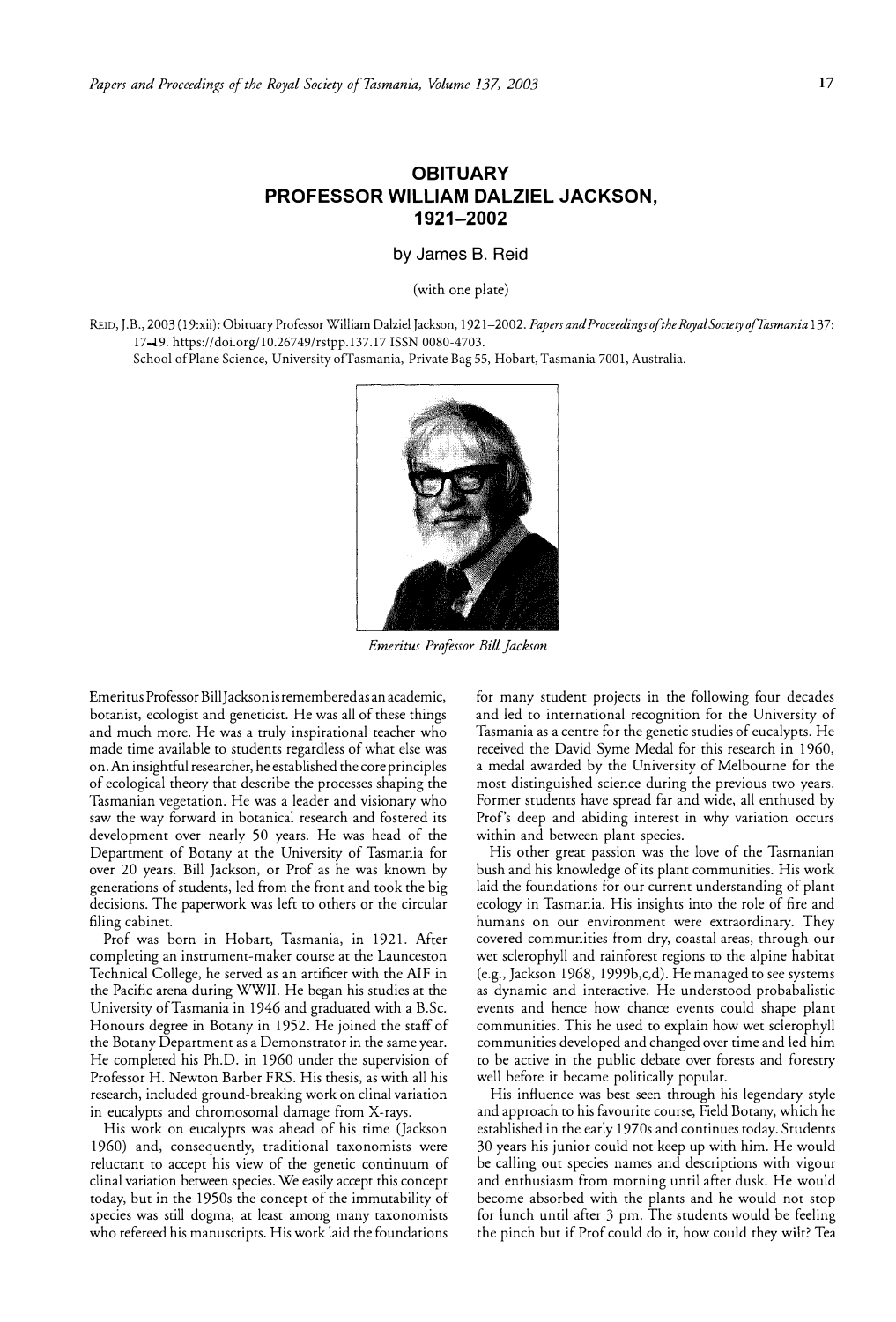would be the same. Prof would keep going well past the normal cut-off time and then they would still have to walk back from the Tarn Shelf or K-Col or wherever they had ended up at the end of the day, getting back after dusk on numerous occasions. He was in his element telling stories around the camp-fire or in the hut at night, imparting knowledge and views about conservation and forestry to generations of students over a quiet drink.

Bill Jackson was appointed Professor of Botany and Head of Department in 1966 and he remained Head of Department until a year before his retirement in 1986. Over that period he built up the infrastructure of the Department in all the major areas for which the Department is recognised nationally today — eucalypt genetics, developmental genetics, ecology and algal studies. He would actively participate in the design and development of specialist facilities and we often joked that he was the highest paid technician in the University. One of the strangest examples was the cyclic salt collector, which was designed to test how much of the nutrient input to oligotrophic environments of west and southwest Tasmania came from rain and how much from the soil. You may have seen them around the state. Prof used his design expertise to help others examine problems.

This exemplified his leadership style. He identified potential in researchers and encouraged them and provided the resources necessary to make the research successful. His vision in this area is the main reason the Department of Botany was successful under his leadership and has continued to be successful years after his retirement. Many former students of the Department are indebted to his support and encouragement for their careers.

His dedication to the Department, University and its students did not end on retirement. Prof continued with his research right up until a few weeks before his death. Indeed he published a paper on nutrient ecology in 2000 (Jackson 2000) and one paper on a topic he began investigating over 40 years ago, the genetic variation in trigger plants, was published in 2001 (Jackson & Wiltshire 2001). In his retirement, he made substantial donations to the University to establish scholarships to allow future generations of students to undertake studies in botany and genetics. His generosity of time over his 56 years on campus also inspired many students to continue their studies.

He was active in departmental life right to the end. He would come to morning and afternoon tea for his game of crib and offer advice to staff and students. Prof will be remembered by generations of students as a great teacher, someone who always questioned why things were the way they were, someone who cared deeply for them and who always had the time available to discuss an issue or stay beyond the end of a practical class if others were interested. He was an inspirational Tasmanian who has made crucial and lasting discoveries on the nature of the Tasmanian vegetation and the factors that control its communities and their distribution. He always could see the broad overview - he was an integrator and ideas person.

**In** honour of Prof's contribution to botanical research in Tasmania, a public symposium was held in October 2002, under the auspices of the School of Plant Science, the Royal Society of Tasmania and the Ecological Society of Australia. Some of the proceedings of that symposium are presented in the following articles, prepared by his former students to commemorate his memory and to give a glimpse into two of the areas of botany that fascinated him. They cover the development of research on *Eucalyptus* and his

role in it, and an overview of the cytological variation in the Tasmanian flora.

## **BIBLIOGRAPHY**

- BARBER, H.N. & JACKSON, W.D., 1957: Natural selection in action in *Eucalyptus. Nature* 179: 1267-1269.
- BARBER, H.N., JACKSON, W.D. & MURFET, I.C., 1958: Gibberellic Acid and the physiological genetics of flowering in peas. *Nature* 182: 1321-1322.
- BOWMAN, D.M.J.S. & JACKSON, W.D., 1981: Vegetation succession in southwest Tasmania. *Search* 12: 358-362.
- DUFF, G.A., REID, J.B. & JACKSON, W.D., 1983: The occurrence of mixed stands of the *Eucalyptus* genera *Monocalyptus*  and *Symphomyrtus* in south-eastern Tasmania. *Australian Journal of Ecology* 8: 405-414.
- HARWOOD, C.E. & JACKSON, W.D., 1975: Atmospheric losses of four plant nutrients during a forest fire. *Australian Journal of Forestry* 38: 92-99.
- JACKSON, WD., 1958: Natural hybrids in eucalypts, Part 1. E. *x taeniola* (E. *salicifolia x* E. *sieberiana). Papers and Proceedings of the Royal Society of Tasmania* 92: 141-146.
- JACKSON, W.D., 1958: Chromosome numbers in Tasmanian Goodeniaceae and Brunoniaceae. *Papers and Proceedings of the Royal Society of Tasmania* 92: 161-163.
- JACKSON, W.D., 1959: The three-dimensional or solid-image microscope. *Nature* 183: 1048-1049.
- JACKSON, W.D., 1959: The life-span of mutagens produced in cells by irradiation. *Radiation Biology: 190-208.*
- JACKSON, WD., 1960: Clinal variation in *Eucalyptus vernicosa.*  Part 1. Taxonomic treatment. Unpublished Ph.D. thesis, University of Tasmania.
- JACKSON, WD., 1965: Vegetation. *In* Davies, ].L. (Ed.): *Atlas of Tasmania.* Lands and Surveys Department, Hobart: 30-35.
- JACKSON, W.D., 1968: Fire, air, water and earth, an elemental ecology of Tasmania. *Proceedings of the Ecological Society of Australia* 3: 9-16.
- JACKSON, WD., 1968: Fire and the Tasmanian flora. *Tasmanian Year Book* 11: 50-55.
- JACKSON, WD., 1973: Vegetation of the central plateau. *In* Banks, M.R. (Ed.): *The lake country.* Royal Society of Tasmania, Hobart: 61-86.
- JACKSON, WD., 1974: Conservation in Tasmania. *In* Specht, R.L., Roe, E.M. & Broughton, Y.H. (Eds): *Conservation of major plant communities in Australia and Papua New Guinea.*  CSIRO, East Melbourne: 319-448.
- JACKSON, W.D., 1977: Nutrient cycling in Tasmanian oligotrophic environments. *In* Proceedings of a Symposium on Nutrient cycling and indigenous forest ecosystems, CSIRO, Perth: 122-123.
- JACKSON, W.D., 1978: Ecological drift: an argument against the continued practice of hazard reduction burning. *In* Gee, H. & Fenton, ]. (Eds): *The South West Book.* Australian Conservation Foundation, Melbourne: 98-102.
- JACKSON, WD. (Ed.), 1981a: *Vegetation of Tasmania.* University of Tasmania, Hobart.
- JACKSON, WD., 1981b: The Tasmanian environment: climate. *In*  Jackson, WD. (Ed.): *Vegetation of Tasmania.* University of Tasmania, Hobart: 1-4.
- JACKSON, W.D., 1981c: Vegetation. *In* Jackson, WD. (Ed.): *Vegetation of Tasmania.* University of Tasmania, Hobart: 11-16
- JACKSON, WD., I981d: Fire-patterned vegetation. *In* Jackson, W.D. (Ed.): *Vegetation of Tasmania.* University of Tasmania, Hobart: 17-35.
- JACKSON, WD., 1981e: Wet sclerophyll. *In* Jackson, WD. (Ed.): *Vegetation of Tasmania.* University of Tasmania, Hobart: 68-72.